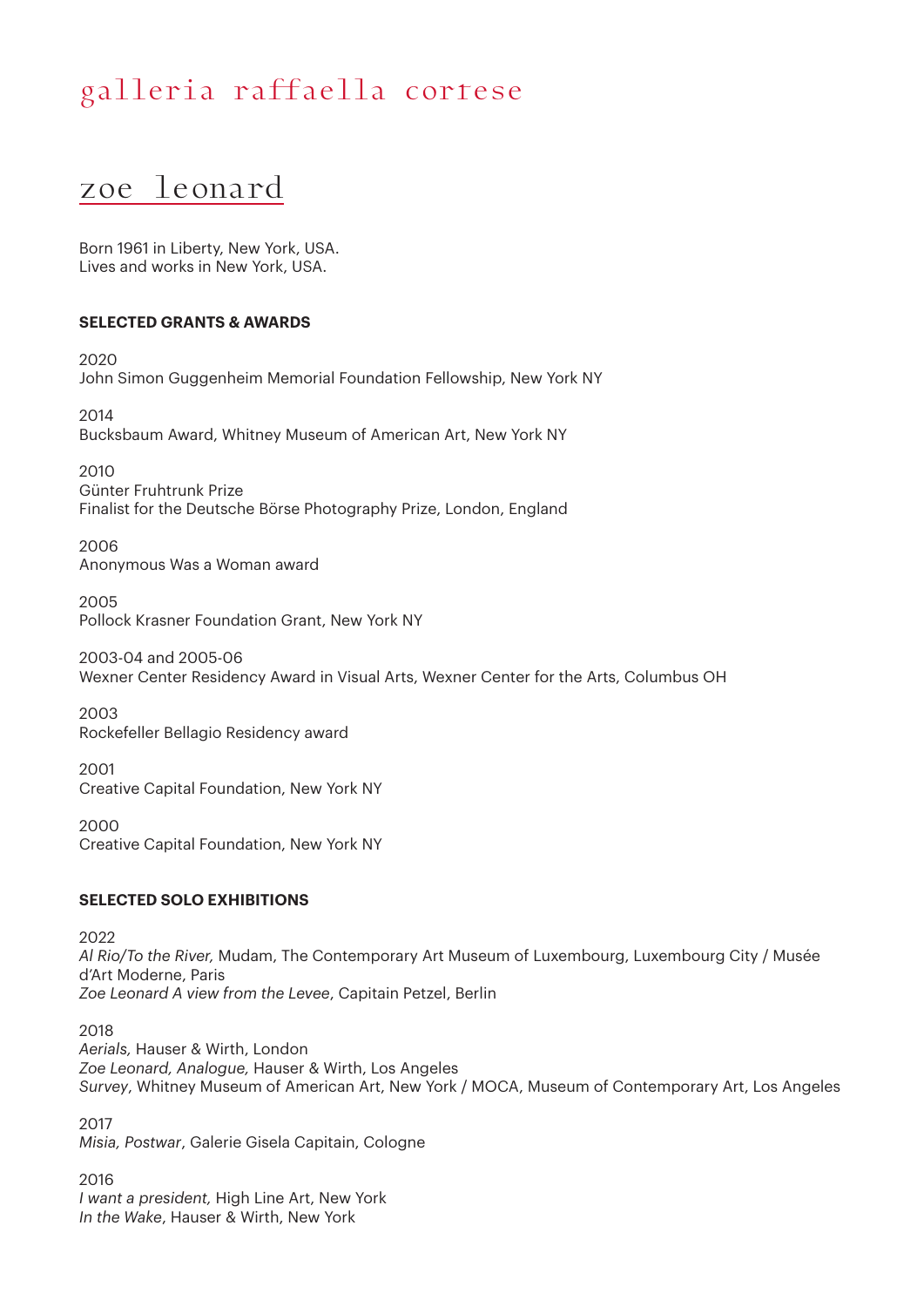2015

*Zoe Leonard*, Anthony Meier Fine Arts, San Francisco *Zoe Leonard: Analogue*, Museum of Modern Art, New York

2013

*100 North Nevill Street*, The Ice Plant, Chinati Foundation, Marfa *Sun Photographs*, Micheline Szwajczer Gallery, Antwerp

2012

*Zoe Leonard*, Murray Guy, New York *Sun Photographs*, Galleria Raffaella Cortese, Milan *Observation Point*, Camden Arts Centre, London

2011

*Available Light*, Galerie Gisela Capitain, Cologne

2009

*Photographs*, Museum Moderner Kunst Stiftung Ludwig, Vienna *Photographs,* Pinakothek der Moderne, Munich

2008

*You See I am here after all*, Dia: Beacon, New York *Derrotero,* Dia at the Hispanic Society of America, New York *Photographs,* Museo Nacional Centro de Arte Reina Sofia, Madrid *Zoe Leonard,* Galleria Pepe Cobo, Madrid

2007

*Photographs,* Fotomuseum Winterthur, Zurich *Analogue,* Villa Arson, Nice *Analogue,* Wexner Center for the Arts, Columbus

2006 Galerie Gisela Capitain, Cologne

2003 Galerie Giti Nourbakhsch, Berlin Paula Cooper Gallery, New York

2002 The Agency Contemporary Art, London

2001 Anthony Meier Fine Arts, San Francisco Galerie Gisela Capitain, Cologne

*Zoe Leonard*, Galleria Raffaella Cortese, Milan

2000 Paula Cooper Gallery, New York

1999 Centre for Contemporary Art, Ujazdowski Castle, Warsaw Gallery Anadiel, Jerusalem Micheline Szwajczer Gallery, Antwerp Paula Cooper Gallery, New York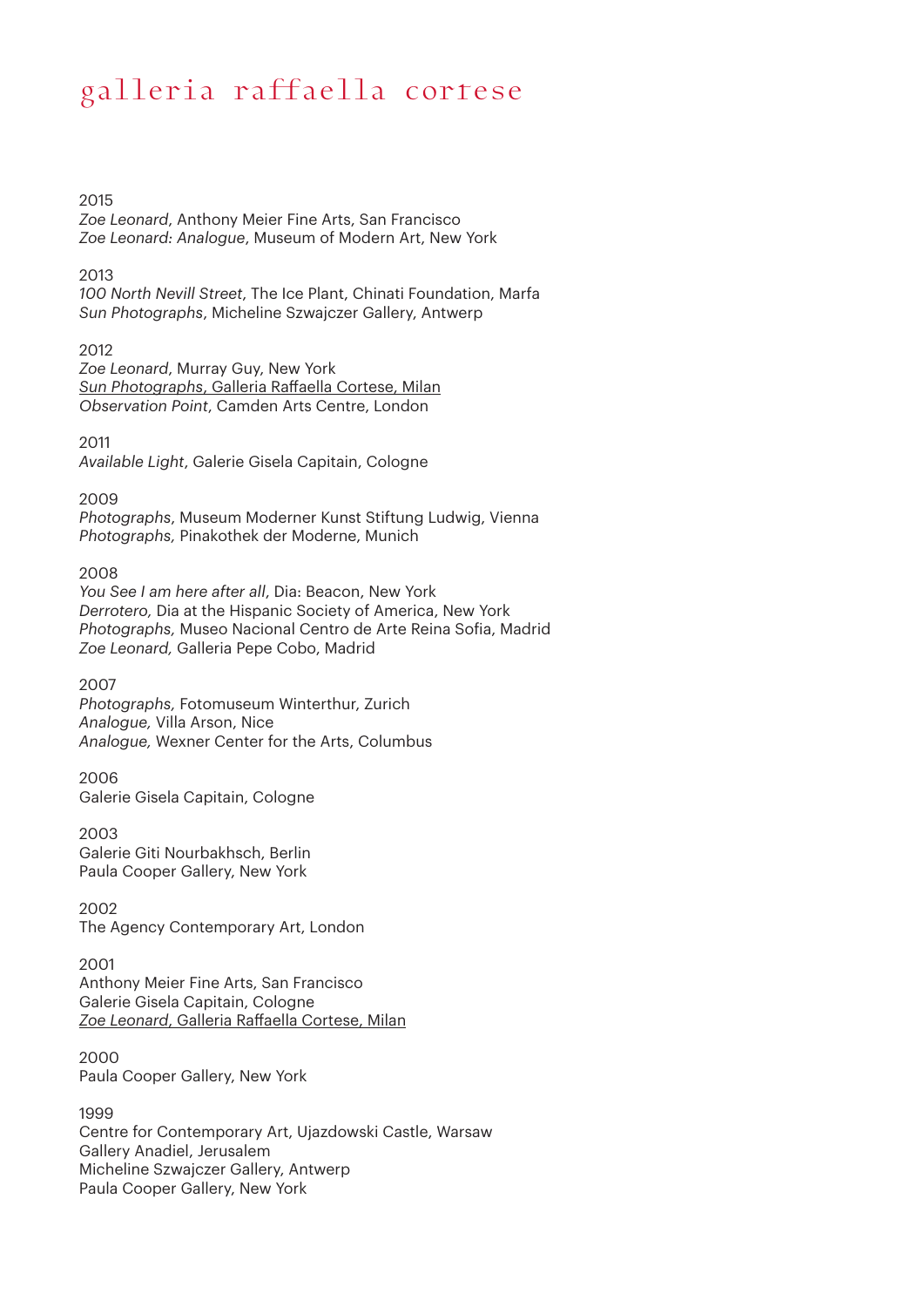1998

Centre National de la Photographie, Paris Gisela Capitain, Cologne Jan Weiner Gallery, Kansas City, Missouri Philadelphia Museum of Art, Philadelphia

1997

Galerie Jennifer Flay, Paris Galerija Dante, Umag Kunsthalle Basel, Basel Kunsthaus Glarus, Glarus Museum of Contemporary Art, North Miami Paula Cooper Gallery, New York Vienna Secession, Vienna

1995

Galerie Jennifer Flay, Paris Galerija Sante Marino Cettina, Umag Le Casa d'Arte, Milan *Photographs and Objects, at artist's studio*, Paula Cooper Gallery, New York

1993 *The Renaissance Society at The University of Chicago*, Chicago

1992 Paula Cooper Gallery, New York

1991 Galerie Gisela Capitain, Cologne Luhring Augustine Hetzler, Los Angeles Richard Foncke Gallery, Ghent Trans Avant-Garde Gallery, San Francisco University Art Museum/Pacific Film Archives, University of California, Berkeley

1990 Galerie Gisela Capitain, Cologne

1985 Greathouse, New York

1983 Hogarth Gallery, Sydney

1979 Fourth Street Photo Gallery, New York

#### **SELECTED GROUP EXHIBITIONS**

2022

*Revelación. Obras de la Collección Sandretto Re Rebaudengo*, Museo Patio Herreriano, Valladolid *Extraño. La Collección Sandretto Re Rebaudengo*, Centro Andaluz de Arte Contemporaneo, Seville *Seventy Years of The Second Sex*, Hauser & Wirth , Zurich *Photography*, Mai 36 Galerie, Zurich *Nations by Artists*, Art Museum University of Toronto, Toronto *Every Moment Counts*, Henie Onstad Art Center, Høvikodden, Norway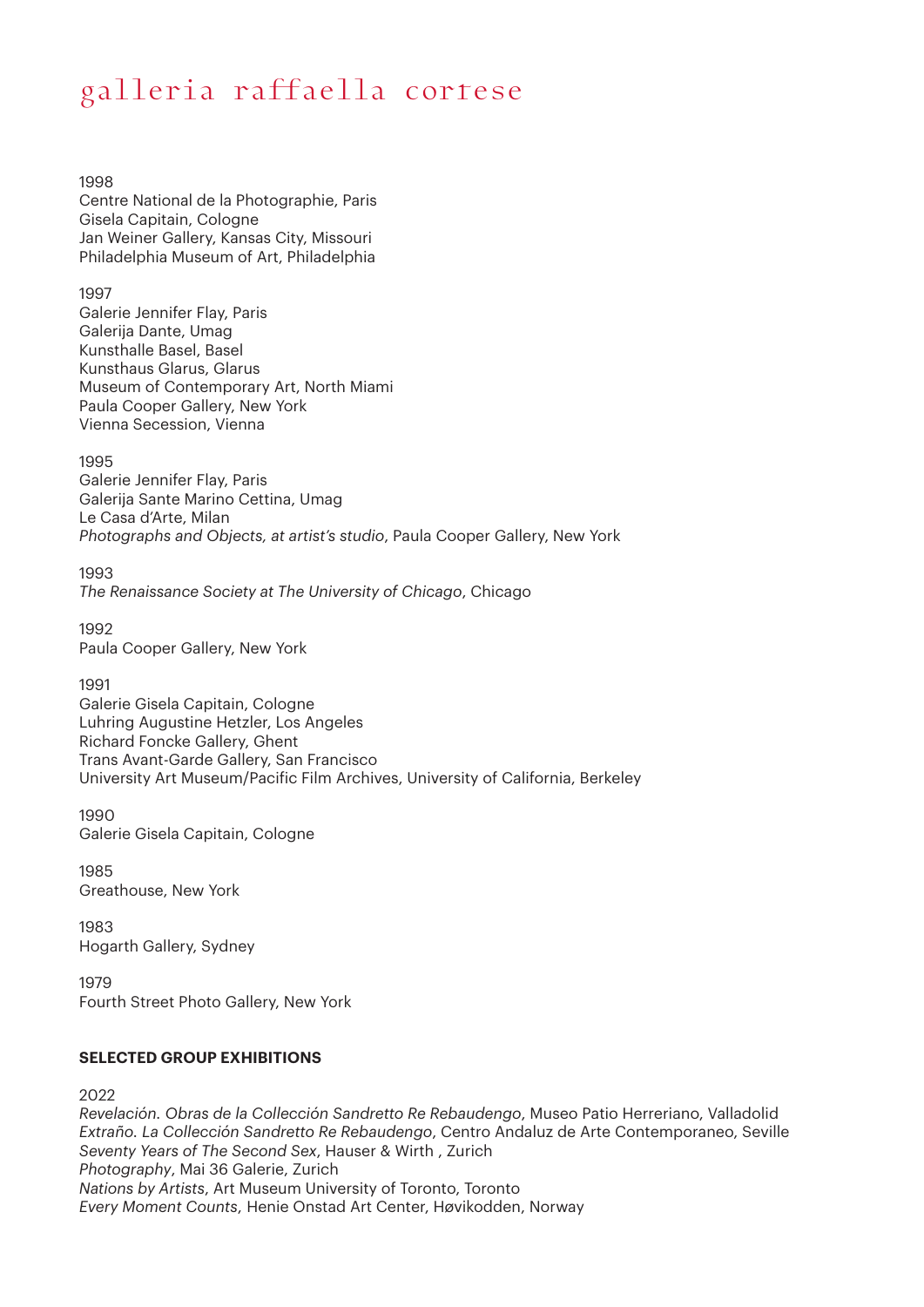*Susanna*, Wallraf-Richartz-Museum, Cologne, Germany *What is America?*, The Atkinson Gallery at Santa Barbara City College, Santa Barbara, CA, USA

#### 2021

*American Memory: Commemoration, Nostalgia, and Revision,* Milwaukee Art Museum, Milwaukee *Arcimboldo Face to Face*, Centre Pompidou-Metz, Metz, France

*Everyone Is an Artist. Cosmopolitical Exercises with Joseph Beuys*, Kunstsammlung Nordrhein-Westfalen, Düsseldorf, Germany

*The Way We Are 3.0*, Weserburg Museum of Modern Art, Bremen, Germany *A Fire in my Belly*, Julia Stoschek Collection, Berlin

2020

*La Photographie à l'épreuve de l'abstraction*, FRAC Normandie Rouen, Sotteville-lès-Rouen, France *Collection of Contemporary Art Marino Cettina*, Museum of Contemporary Art of Istria, Pula, Croatia *The Supermarket of Images*, Jeu de Paume, Paris

*Among the Trees*, Hayward Gallery, London

*On the Politics of Delicacy*, Capitain Petzel, Berlin

*Body. Gaze. Power. A Cultural History of the Bath*, Staatliche Kunsthalle Baden-Baden, Baden-Baden, Germany

#### 2019

*Just Another Story about Leaving,* Kunsthaus Glarus, Glarus

*Shine on Me - the Sun and Us*, Deutsches Hygiene Museum, Dresden

*Queer Forms*, Katherine E. Nash Gallery, University of Minnesota, Minnesota

*Histories of our time. On Collective and Personal Narratives*, Kunsthaus Baselland, Basel

*Overture,* Callicoon Fine Arts, New York

*1989. The End of the 20th Century*, Institut Valencià d'Art Modern, Valencia, Spain

*Still I Rise. Feminisms, Gender, Resistance*, *Act 3*, Arnolfini, Bristol

Art Basel | Unlimited, Basel, Switzerland

*PHOTO*, Parkett Space, Zurich, Switzerland

*Palimpsest*, Lismore Castle Arts, Lismore

*Coordinates: Maps and Art Exploring Shared Terrain*, David Rumsey Map Center of Stanford University, Stanford

*Kiss My Genders*, Hayward Gallery, Southbank Centre, London

*The Warmth of Other Suns: Stories of Global Displacement*, The Phillips Collection, Washington (DC) *Home, Sweet Home*, Brazilian Embassy - Palacio Pereda, BIENALSUR, Buenos Aires

*A Few Things I Cannot Leave Behind*, Centre d'Art Contemporain Genève, Geneva

2018

*Still I Rise: Feminisms, Gender, Resistance, Act 2*, De La Warr Pavilion, Bexhill on Sea *Still I Rise: Feminisms, Gender, Resistance,* Nottingham Contemporary, Nottingham *Carnegie International,* 57th Edition, Carnegie Museum of Art, Pittsburgh *arms ache avid aeon: Nancy Brooks Brody / Joy Episalla / Zoe Leonard / Carrie Yamaoka: fierce pussy amplified,* Beeler Gallery, Columbus College of Art & Design, Columbusù *Surface Matters, A photographic collection on ceramic,* MUT*,* Mutina for Art, Fiorano Modenese *Class Reunion. Works from the Gaby and Wilhelm Schürmann Collection,* mumok Museum moderner Kunst Stiftung Ludwig Wien, Wien *A Time Capsule. Works made by Women for Parkett 1984-2017,* Parkett Exhibition Space, Zurich *Zoe Leonard, Kayode Ojo*, Paula Cooper Gallery, New York *Outliers and American Vanguard Art*, National Gallery of Art, Washington - High Museum of Art, Atlanta - LACMA Los Angeles County Museum of Art, Los Angeles *Shine on Me - the Sun and Us*, Deutsches Hygiene Museum, Dresden

2017

*The Restless Earth*, La Triennale di Milano, Milan *Reconstitution* LAXART, Los Angeles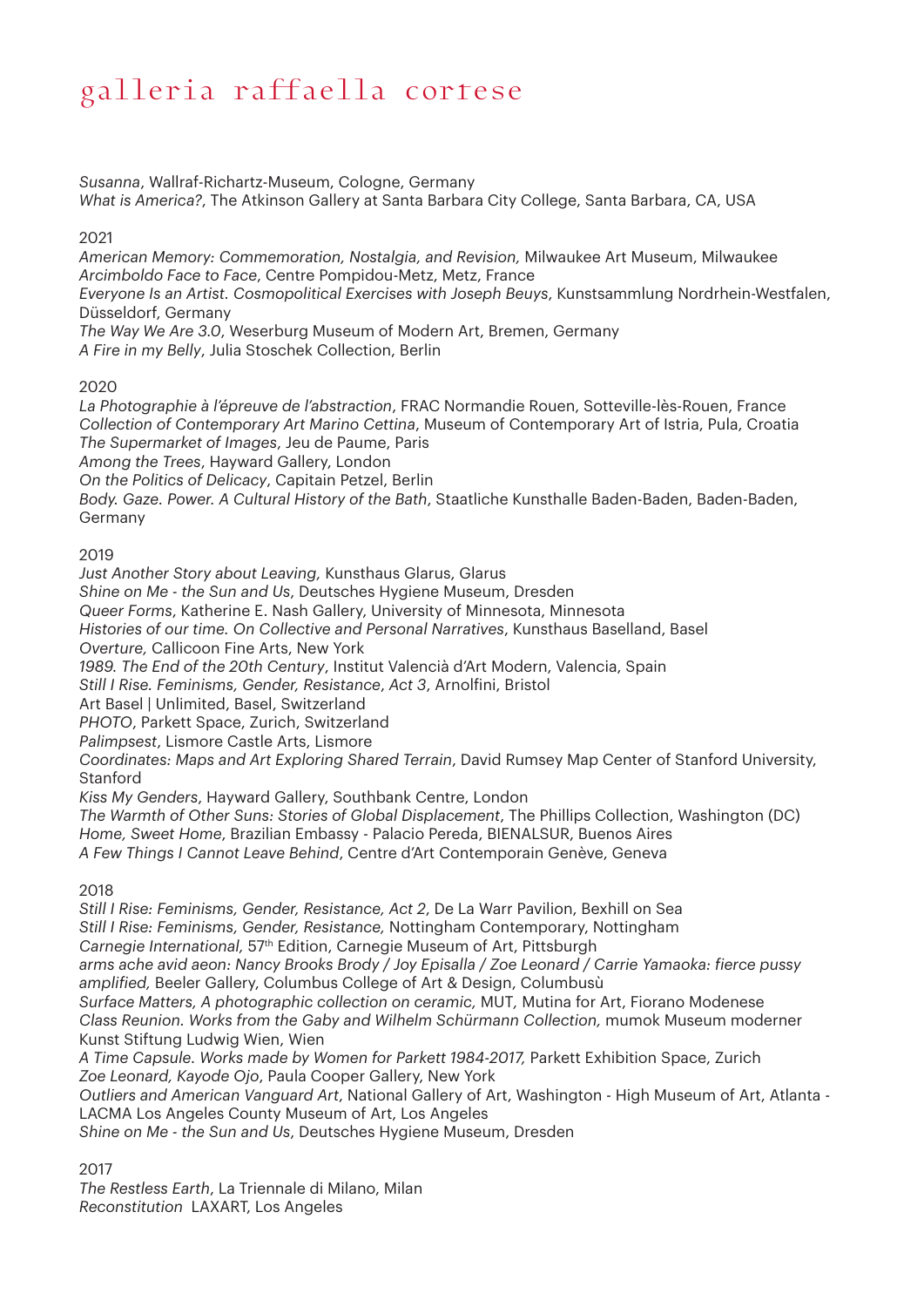*Divided States of America,* The Center, New York *Elements of Vogue. A Case Study on Radical Performance,* CA2M*,* Madrid *If on a Trondheim's night a traveler…*, Trondheim Kunstmuseum, Trondheim, Norway *The Photographic I. Other Pictures,* S.M.A.K., Ghent *Urban Planning: Art and the City 1967-2017*, Contemporary Art Museum St. Louis, St. Louis MO *Subjektiv*, Malmö Konsthall, Malmö, Sweden / Kunstnernes Hus, Oslo, Norway *Picturing Love: Photography's Pursuit of Intimacy*, Katonah Museum of Art, Katonah NY *Serialities*, Hauser & Wirth, New York *Speech*, Pace/MacGill Gallery, New York *Looking back / The 11th White Columns Annual*, White Columns, New York *Soil Erosion*, Altman Siegel, San Francisco

#### 2016

*The Sun Placed in the Abyss*, Columbus Museum of Art, Columbus OH *Memoirs of a Watermelon Woman*, ONE National Gay & Lesbian Archives at the USC Libraries, Los Angeles, CA *Quand fondra la neige ou ira le blanc?*, Palazzo Fortuny, Venice, Italy *Pictures, Before and After – An Exhibition for Douglas Crimp*, Galerie Buchholz, New York, NY *COMING TO POWER: 25 Years Of Sexually X-Plicit Art By Women*, Maccarone Gallery, New York, NY

*Medicine in Art*, Museum of Contemporary Art in Krakow, Krakow, Poland

*Unfinished: Thoughts Left Visible*, The Met Breuer, New York, NY

*A Hole in the Sea*, Württembergischer Kunstverein, Stuttgart, Germany

*O/U*, organized with ROOM EAST and Aaron Gemmill, P! and Room East, New York, NY

*Leé Mis Labios / Read My Lips*, TEOR/éTica, San José, Costa Rica

*Zoe Leonard, Lorna Simpson, Cindy Sherman: In Passing*, Art Institute of Chicago, Chicago, IL

*From Minimalism Into Algorithm*, The Kitchen, New York, NY

2015

*Greater New York* , MoMA PS1, New York, NY

*to expose, to show, to demonstrate, to inform, to offer* , Museum Moderner Kunst Stiftung Ludwig (MUMOK), Vienna

*Leé mis labios* , TEOR/éTica, San José, Costa Rica

*Slip of the Tongue*, Punta della Dogana, Venice

*Patrice Chéreau*, Collection Lambert, Avignon

*Gathered Fates*, Galerie Nordenhake, Berlin, Germany

*Schurmann trifft Ludwig,* Ludwig Forum, Aachen, Germany

*Glenn Ligon: Encounters and Collisions,* Nottingham Contemporary, Nottingham; Tate Liverpool, Liverpool

*Roll up, roll up! An anatomical waxwork cabinet meets art* , Stiftung Deutsches Hygiene-Museum, Dresden

*The SEA - salut d'honneur Jan Hoet* , Mu.ZEE, Dresden

*Fobofilia. Opera dalla Collezione Sandretto Re Rebaudengo*, Fondazione Sandretto Re Rebaudengo, Turin, Italy

#### 2014

*Greer Lankton, LOVE ME* , Participant Inc, New York *La disparition des lucioles,* Collection Lambert and Enea Righi Collection, Sainte-Anne Prison, Avignon *Matthew Buckingham, Zoe Leonard, Gordon Matta Clark*, Murray Guy, New York *(Mis)Understanding Photography, Works and Manifestos,* Museum Folkwang, Essen *Whitney Biennial*, Whitney Museum of American Art, New York *Take It or Leave It: Institution, Image, Ideology,* UCLA Hammer Museum, Los Angeles *Staring at the Sun*, Blind Spot Griffin Editions Project Space, Brooklyn *From Speaker to Receiver*, Des Moines Art Centre, Des Moines

2013

*L'image papillon*, Musée d'Art Moderne Grand-Duc Jean, Luxembourg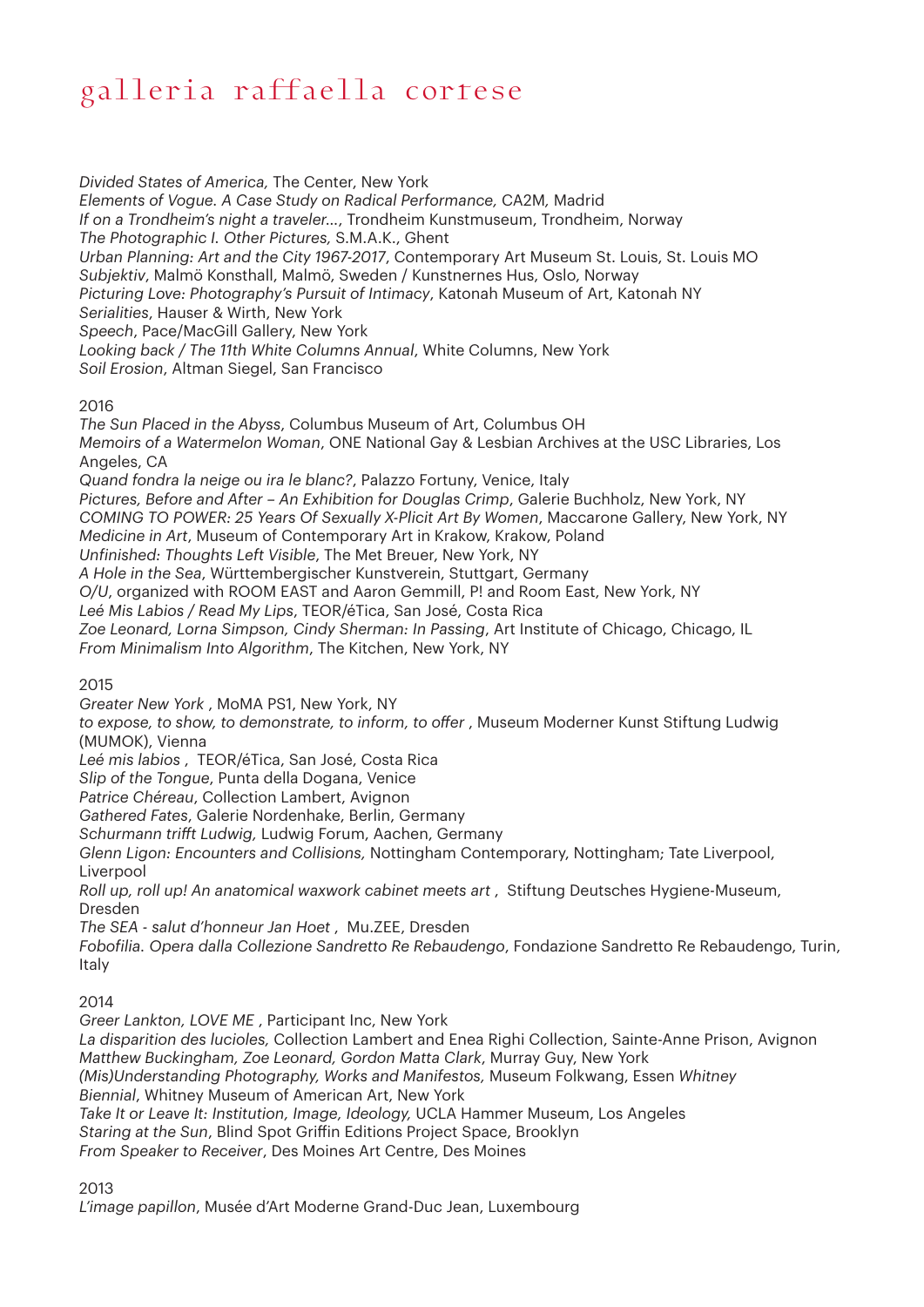*Expo 1 New York*, MoMA PS1, New York *Vanity. Fashion Photography from the Gundlach Collection,* National Museum Cracow, Cracow *Love & Death*, Bergen Kunstmuseum, Bergen *Große Gefühle*, Kunsthalle Krems, Krems *Nyc 1993: Experimental Jet Set, Trash And No Star,* New Museum of Contemporary Art, New York *Hair! Das Haar in der Kunst von der Antike bis Warhol - von Tilman Riemenschneider bis Cindy Sherman,* Ludwig Galerie - Schloß Oberhausen, Oberhausen *Masculine / Masculine*, Musee d'Orsay, Paris *Looking back – The Seventh White Columns Annuall,* White Columns, New York *Expo 1 New York,* MoMA PS1, New York; *Expo 1: Rio,* Museu de Arte Moderna, Rio de Janeiro *Views from Above*, Centre Pompidou-Metz, Metz *White Petals Surround Your Heart,* Institute for Contemporary Art, Philadelphia *Une Préface,* Le Plateau/Frac Ile-de-France, Paris *Something about a Tree,* Flag Art Foundation, New York *Photography Now and Forever,* Mathew, Berlin *Alchemical,* Steven Kasher Gallery, New York *Glory Hole*, LLS 387 Ruimte voor Actuele Kunst, Antwerp *Make an effort to remember. Or, failing that, invent*, Bétonsalon, Paris *Von Beckmann bis Warhol. Kunst des 20. und 21. Jahrhunderts. Die Sammlung Bayer*, Martin-Gropius-Bau, Berlin 2012 *Blues for Smoke*, The Museum of Modern Art, MOCA, Los Angeles *Le Feuillagisme*, Hôtel de Région (in collaboration with Le Pôle Image Haute-Normandie), Rouen *True Stories*. Amerikanische Fotografie aus der Sammlung Moderne Kunst, Pinakothek der Moderne, Munich *Circus Wols. Eine Hommage*, Weserburg Museum für Moderne Kunst, Bremen *Heart to Hand*, Swiss Institute Contemporary Art, New York *"Out-of-\_\_\_\_\_\_\_\_\_"* , Michael Benevento, Los Angeles *La voce delle immagini*, Palazzo Grassi, Francois Pinault Foundation, Venezia *Printed* / Showroom Rämistrasse 35, Mai 36 Galerie, Zurich *Ein Wunsch bleibt immer übrig*, Ludwig Museum im Deutschherrenhaus, Coblenz *Viral Research*, Whitechapel Gallery, London

*Vollmilch. Der Bart als Zeichen*, Lentos Kunstmuseum Linz, Linz

*Agitated Histories*, SITE, Santa Fe

2011

*Vanity. Fashion/Photography from then F.C. Grundlach Collection*,

KUNSTHALLE Wien, Wien

*PHOTOGRAPHY CALLING! Sammlung Wilhelm und Gaby Schürmann*, Sprengel Museum Hannover, Hannover

*Vor dem Gesetz*. *Skulpturen der Nachkriegsmoderne und Räume der Gegenwartskunst,* Museum Ludwig, Cologne

*You have been there – departures, bifurcations*, Marian Goodman, New York

*Vanity-Mode / Fotografie aus der Sammlung F. C*. Gundlach, Kunsthalle Wien, Wien

*Heterotopien und Wissensräume in der Kunst*, Kunsthaus Graz, Graz

*He disappeared into complete silence: re-reading a single artwork by Louise Bourgeois*, De Hallen Haarlem, Haarlem

*White Columns. 1970-2011 / 40+ Years of Support for Artists* (2011 benefit auction), White Columns, New York

*THE LAST FIRST DECADE*, Ellipse Foundation, Alcoitão

*Sõnastamata lood / Untold Stories*, Tallinna Kunstihoone / Tallinn Art Hall, Tallinn

*Unsettled: Photography and Politics in Contemporary Art,* Philadelphia Museum of Art, Philadelphia *Hello Goodbye Thank You, Again And Again*, castillo/corrales, Paris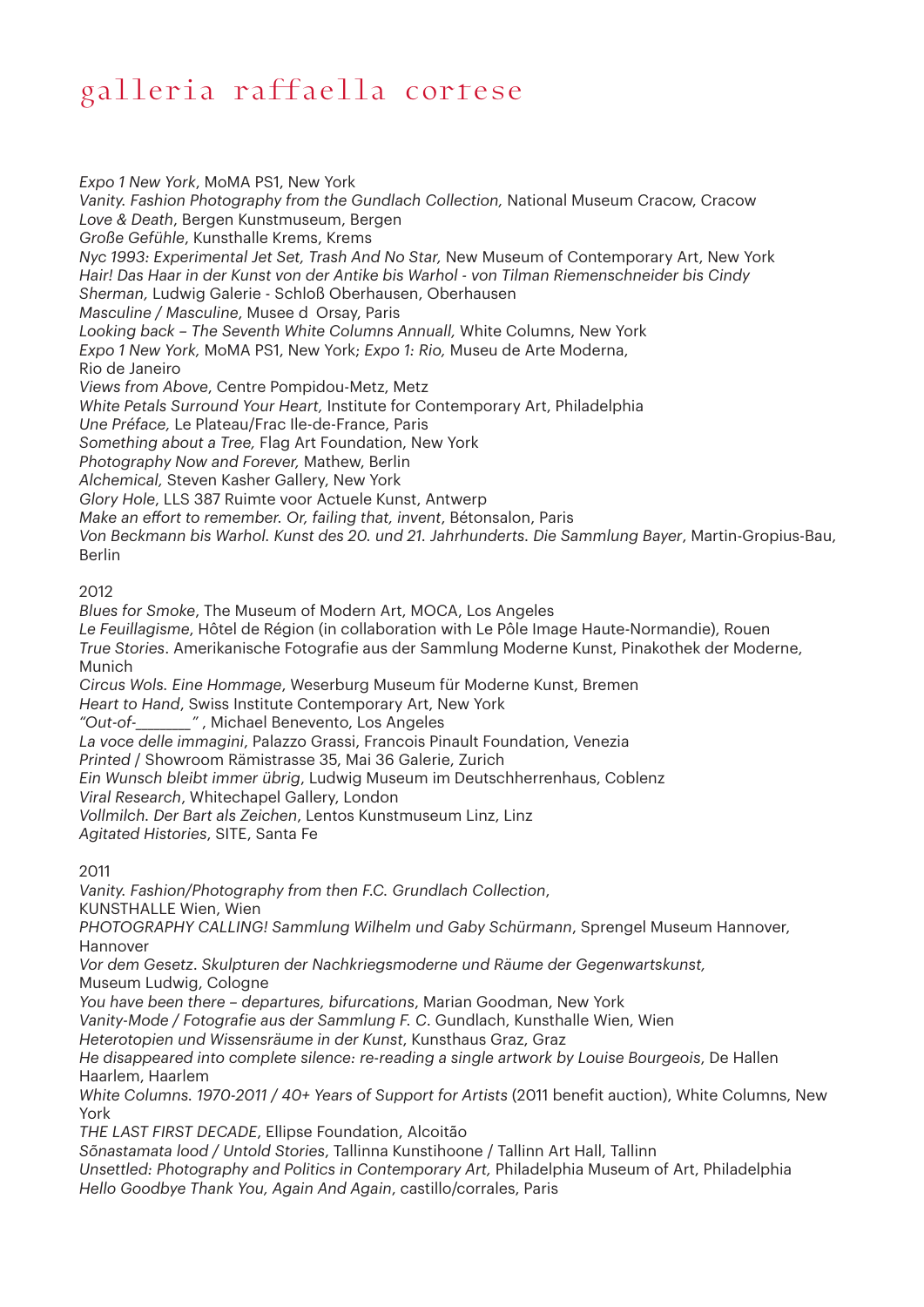2010

*Wunschzettel, im Rahmen der Ausstellung: Nur Papier, und doch die ganze Welt,* Staatsgalerie Stuttgart, **Stuttgart** 

*False / Divide: representations of abstraction in a few photographic works*, Miguel Abreu Gallery, New York *Contagious! Reports against normality,* Centre d'Art Contemporain Genève, Genève

*50 Artists Photograph The Future*, Higher Pictures, New York

*In Full Bloom*, Galleria Raffaella Cortese, Milan

*Artworks from the Enea Righi Collection*, Museion Bolzano, Bolzano

*Collecting Biennials,* Whitney Museum of American Art, New York

*Self-Fulfilling Prophecies,* Leo Koenig, New York

*Augenschmaus – Vom Essen im Stillleben*, Bank Austria Forum, Wien

*Practices, 1970s to the Present,* Museo Nacional Centro de Arte Reina Sofia, Madrid

*DB Photography Prize,* Photographers Gallery, London; Frankfurter Kunstverein, Frankfurt

*The Surreal House*, Barbican Gallery, London

#### 2009

*Photography,* Paula Cooper Gallery, New York

*Pivot Points 3*, Museum of Contemporary Art, Miami

*Locus Solus*, Yvonne Lambert, Paris

*Fashion Room* (Fotografien der Sammlung F.C. Gundlach), Museum für Angewandte Kunst, Frankfurt *Das Gespinst,* Museum Abteiberg, Mönchengladbach

*The Female Gaze. Women Look At* Women, Cheim & Read, New York

*Elles @ Centre Pompidou. Artists in the Collections of the Centre Pompidou*, Centre Pompidou, Paris *Espèces d'espaces,* Yvonne Lambert, New York

*En todas partes.* Centro Galego de Arte Contemporánea, Santiago de Compostela

Galaxy, BAM/ PFA, Berkeley, California

*Nouvelles Collections III,* Sammlung Jocelyne & Fabrice Petignat, Centre PasquArt, Kunsthaus Centre d'art, Biel

#### 2008

Ad Adsurdum, MARTa, Herford

*Kunst im Heim,* Capitain Petzel, Berlin

*Drawing a Tension* – Works from the Deutsche Bank Collection, Calouste Gulbenkian Cultural Centre, Lisbon

*After Nature,* New Museum, New York

*Listen darling ... the world is yours,* Art Centre, Cascais

*Soziale Archive Fever: Uses of the Document in Contemporary Art,* International Center of Photography, New York Diagramme / Planning Reconsidered, Künstlerhaus Stuttgart, Stuttgart *L'Argent,* Le Plateau, Paris

*Eminent Domain: Contemporary Photography and the City,* New York Public Library, NY *Reality Check,* Statens Museum for Kunst, Copenhagen

*Versus Inversus*, Galleria Raffaella Cortese, Milan

Signs Of The Time, Whitney Museum of American Art, New York

#### 2007

*Documenta XII,* Kassel

*Dolls: Destiny Deacon, Virginia Fraser, Zoe Leonard, Maria Marshall & Laurie Simmons*, Galleria Raffaella Cortese, Milan

*Kiss Kiss Bang Bang. 45 Years of Art + Feminism*, Bilbao Fine Arts Museum, Bilbao *Mouth Open, Teeth Showing: Major Works from the True Collection,* Henry Art Gallery, Seattle, WA *Normal Love,* Kunstlerhaus Bethanien, Berlin *J´Embrasse Pas*, Collection Lambert, Avignon

*Oh Girl, It's a Boy!,* Kunstverein München, Munich

Forms of Resistance Artists and the desire for social change from 1871 to the present, Stedelijk Van Abbemuseum, Eindhoven

*BODYPOLITCX*, Witte de With Center for Contemporary Art, Rotterdam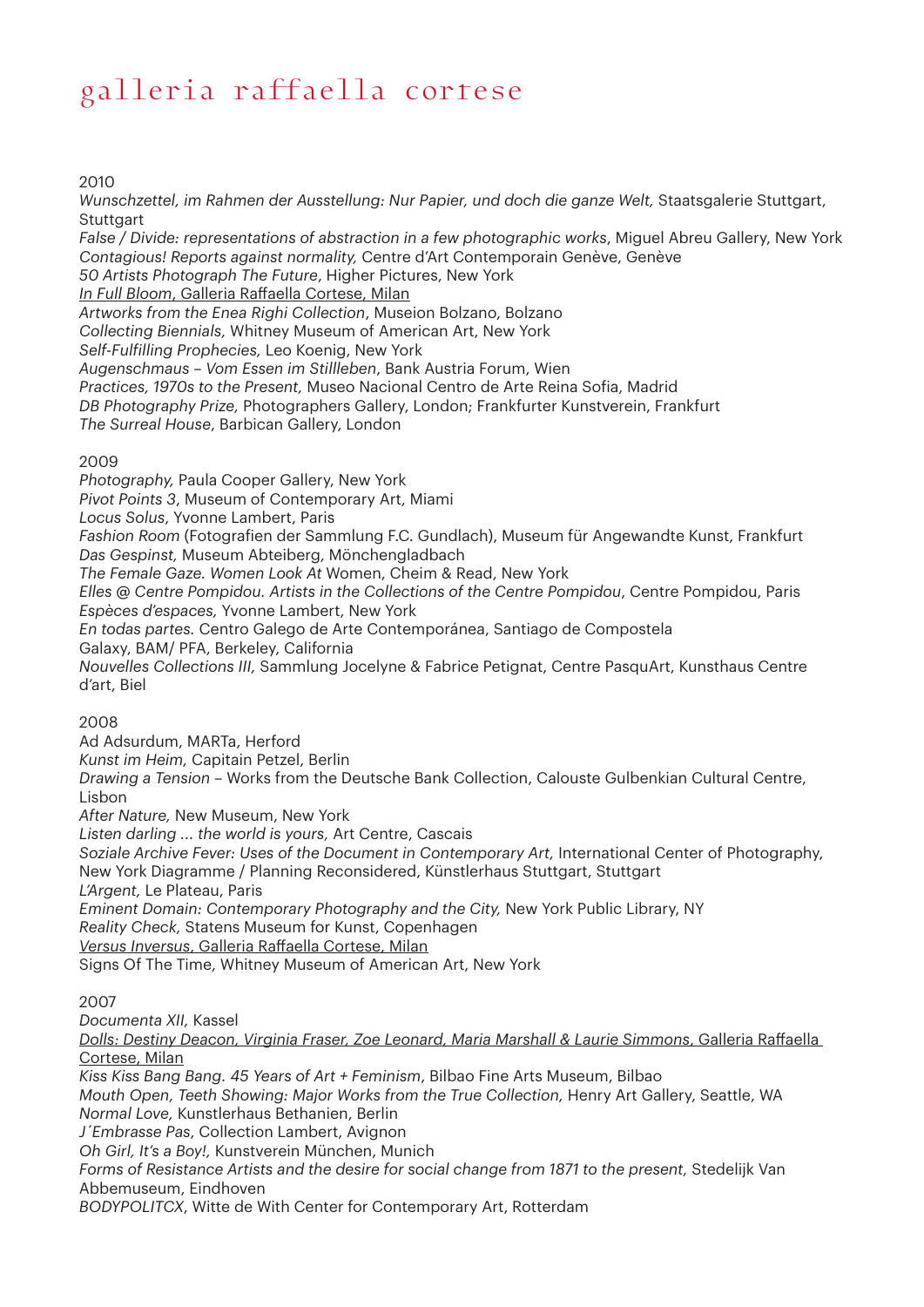#### 2006

*Around the Corner: Zoe Leonard and Petra Wunderlich*, Orchard, New York *Flying Cows and Other Comets – Not Just Comic Things in Art,* Villa Merkel and Bahnwartenhaus, Esslingen *Full House,* Whitney Museum of American Art, New York *Out of the Blue,* Abington Art Center, Jenkintown, Pennsylvania *The Eighth Square: Gender, Life and Desire in Art since 1960*, Museum Ludwig, Cologne *Zoe Leonard, Liz Deschenes, and Vija Celmins,* Tracy Williams Ltd., New York *When Artists Say We*, Artists Space, New York *Possessed*, Western Bridge, Seattle

#### 2005

*Alias & Alibi,* Fries Museum, Leeuwarden

*Cromosoma X,* Galleria d'arte Sabrina Raffaghello Ovada; Joyce & Co. Galleria Artistico Letteraria, Genova *Femme(s),* Musée de Carouge, Geneva, traveling to Florence and Brussels

*Inside Out Loud: Visualizing Women's Health in Contemporary Art,* Mildred Lane Kemper Art Museum, Washington University, St. Louis, Missouri

*La Hendidura del Tiempo , (The Clefts of Time),* Galeria Pepe Cobo, Madrid

*Roe Ethridge, Zoe Leonard, Christopher Williams*, Mai 36 Galerie, Zurich

Sharjah International Biennial 7, Sharjah, United Arab Emirates

*The New City: Suburbia in Recent Photography,* TheWhitney Museum of American Art, New York *Theorema, une Collection Privee en Italie, la Collection d'Enea Righi,* The Collection Lambert in Avignon, Avignon

#### 2004

*Arte in testa. Storia di un'ossessione da Picasso ai giorni nostri*, MACI Museo arte contemporanea Isernia, Isernia

*Cave Birds*, Galleria Raffaella Cortese, Milan

*Colección Sandretto Re Rebaudengo,* Ivam Institut d'Art Modern, Valencia

*Infinitely Specific,* Montserrat College of Art Galleries, MA

*Les enfants terribles* - *The Language of Childhood in Art - 1909-2004*, Museo Cantonale d'Arte, Lugano *Marilyn: From Anastasi to Weegee*, Sean Kelly Gallery, New York

*Open Proposition: Artists for the Bill of Rights,* The Proposition Gallery, New York

*Portraits d'arbres,* Henri Gadeau de Kerville au regard de la photographie contemporaine, Muséed'Evreux, Evreux, France Biennale, Museum of New Art (mona), Pontiac, Michigan

*Possessed: the things we own and the things that own us,* Western Bridge, Seattle, Washington

*Vagues 2, Hommages et digressions,* Musée Malraux, Le Havre

*Yankee Remix*, Remix, Green Street Gallery, Boston

#### 2003

*A Clear Vision – Photographic works from the F.C. Gundlach collection*, International House of

Photography Deichtorhallen Hamburg

*Eric Hattan,* Zoe Leonard, Michel Francois, Swiss Institute, NY

*Gelijk het leven is, S.M.A.K.,* Ghent

*Hot Summer in the City*, Sean Kelly Gallery, New York

*In Nature: 10th International Biennial of Photography,* The Italian Foundation of Photography and Palazzo Bricherasio, Torino

*Lei. Donne nelle collezioni italiane*, Fondazione Sandretto Re Rebaudengo, Torino

*Phantom of Desire,* Neue Galerie am Landesmuseum, Graz

*Photography,* The Museum of Fine Arts, Houston

*The tale of the thread: Embroidery and sewing in contemporary art,* Museo di Arte Moderna e Contemporanea di Trento e Rovereto, Rovereto

*Works from the Sammlung Schurmann Collection,* Museum fur Gegenwartskunst Siegen *Yankee Remix,* Mass MoCA, North Adams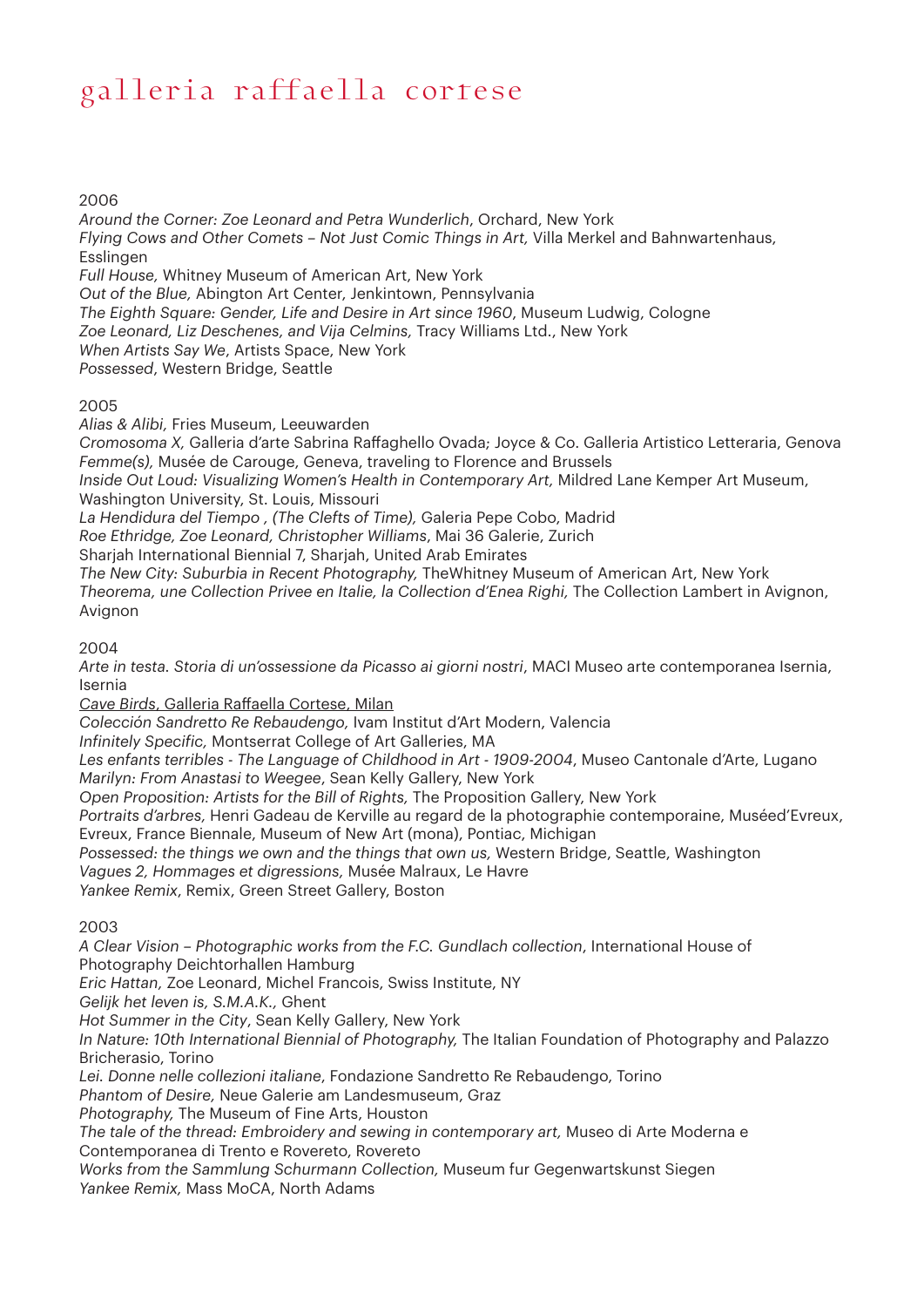#### 2002

*Cadavre Exquis,* Galerie Georges-Philippe & Nathalie Vallois, Paris *De Gustibus,* curated by Achille Bonito Oliva and Sergio Risaliti, Palazzo delle Papesse, Siena *Perturbamento/Disturbance*, Galleria Raffaela Cortese, Milan Galerie Praz-Devallade, Paris *In Focus display within the Collection 2002,* Tate Modern, London "Group Show", The Agency, London *Keine Kleinigkeit*, Kunsthalle Basel *Le Regard de l'Autre,* Musée des Beaux-Arts de Rouen *Mask & Metamorphosis,* Art Gallery of Hamilton, Ontario, Canada *My Marilyn,* Liljewachs Konsthall, Stockholm *Photographier – to Photograph,* Collection Lambert, Musée d'art Contemporain, Avignon, *Prophets of Boom –*Werke aus der Sammlung Schürman, Staatliche Kunsthalle Baden, Baden *RE: ACTION 2002,* Jan Weiner Gallery, Kansas City, MO *Recent Accessions: Photography,* MFA Houston, American Academy Invitational *Exhibition of Painting & Sculpture,* American Academy of Arts and Letters, New York *Sie träumt von Ihrem Lieblingsstar.* Er spricht mit einer fremden Sprache Vier Räume aus der Sammlung \ Schürmann *[She dreams of her favourite moviestar. He speaks with a foreign language. Four Rooms of the Collection Schürmann],* K21 Kunstsammlung im Ständehaus, Dusseldorf *The Photographic Impulse,* Henry Art Gallery, Seattle *Visions from America: Photographs from the Whitney Museum of American Art, 1940-2001*, New York *White Columns Benefit Auction and Gala,* New York *With and Without You: Re-visitations of Art in the Age of AIDS*, Ivan Dougherty Gallery, Sydney

#### 2001

*Double Life,* Generali Foundation, Vienna *From Real to Ideal,* Brattleboro Museum & Art Center, Brattleboro *Full Frontal, Photographic Portraits,* Jan Weiner Gallery, Kansas *Magic/Object/Action,* Site Gallery, Steffield *Outart 2001*: Stand Fast Dick and Jan, Project, Ireland *Parkett Collaborations,* Museum of Modern Art, New York *Sex –Vom Wissen und Wünschen*, Deutsches Hygiene-Museum, Dresden *Shopping,* Generali Foundation, Vienna *The Surreal Woman: Femaleness and the Uncanny in Surrealism*, Kunsthalle Bielefel

#### 2000

*Body Beautiful,* Galerie Jennifer Flay, Paris *Brave New World*, Galerie Jennifer Flay, Paris *Cross Female,* Kunstlerhaus Bethanien, Berlin *Drawings & Photographs, Matthew Marks Gallery,* New York Lignes d'horizon: Acquisitions récentes du FRAC Haute-Normandie, Fonds régional d'art contemporain de Haute-Normandie, Rouen *Others Worlds,* curated by Erika Belle, New York *Positions to a political discourse,* Raum Aktueller Kunst Martin Janda, Vienna *Sensitive,* Le Printemps de Cahors *Snapshot,* Contemporary Museum, Baltimore *Still*, Alexander and Bonin, New York *The Swamp: On the Edge of Eden*, Harn Museum of Art, Gainesville; The Cummer Museum of Art & Gardens*,* Jacksonville, Florida *The Wounded Diva,* Kunstverein München, Munich Traveled to Nieuw Internationaal Cultureel Centrum, Antwerp *Vanitas: Meditations on Life and Death in Contemporary Art,* Virginia Museum of Art, Richmond, Virginia *Voilà: Le Monde Dans la Tête,* Musée d'Art Moderne de la Ville de Paris, Paris

#### 1999

*A Girl Like You,* Galerie Praz-Delavallade, Paris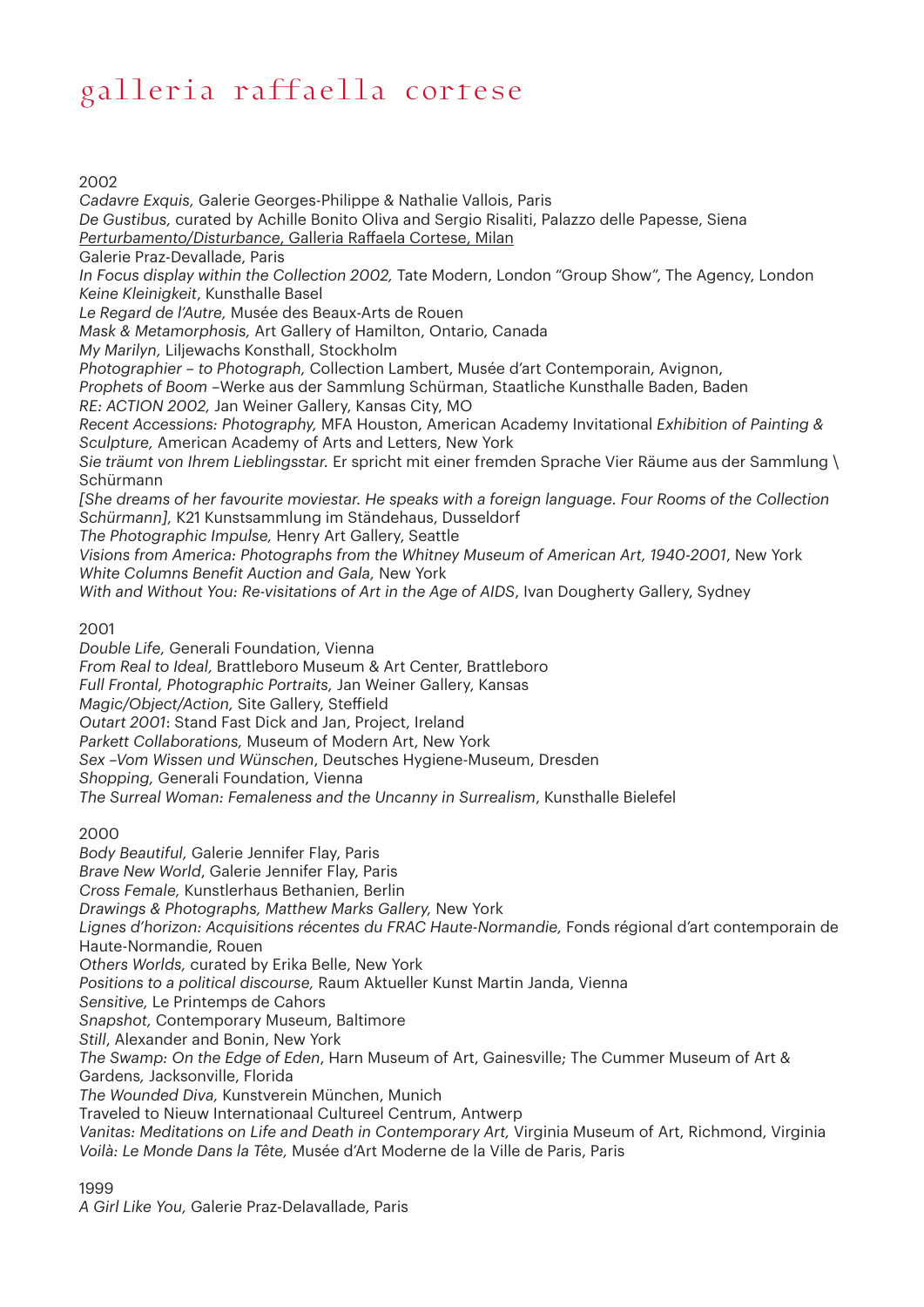*A Sangre y Fuego,* Espai d'Art Contemporani de Castello, Valencia Barbican Gallery, London *Calendar 2000,* Center for Curatorial Studies, Bard College, Annandale-on-Hudson *Dramatis Personæ,* The Photographic Resource Center, Boston, Massachusetts *Exhibition of Visual Art 1998,* EVA, Limerick Corporation, Limerick *Gender Trouble*, Neuer Aachener Kunstverein, Aachen *in passing,* The Center for Curatorial Studies, Bard College, Annandale-on-Hudson, New York *L'andudno,* Wales, Barbican Gallery, London *Larmes Blanches*, Fonds Régional d'Art Contemporain, Rouen *Les Fleurs du Mal*, Galerie Seitz - von Werder, Berlin *Persona II,* Carousel Gallery, Paris *Sans Titre: Works from the Collection of Peggy Scott & David Teplitzky*, Boulder Museum of Contemporary Art, Boulder, Colorado *Skin Deep: Surface and Appearance in Contemporary Art*, The Israel Museum Jerusalem *Sleuth,* Ffotogallery, Cardiff, Wales *The Museum as Muse: Artists Reflect,* The Museum of Modern Art, New York, New York *The Sentiment of the Year 2000,* Milano Triennale, Milan; Oriel Mosty, Llandudno, Wales Travelling to The Museum of Contemporary Art, San Diego 1998 *Bathroom,* Thomas Healy Gallery, New York *Crossroad,* Groninger Museum, Groningen *Embedded Metaphor,* Bowdoin College Museum of Art, Brunswick, Maine *Fast Forward,* (Body Check) Kunstverein Hamburg, Hamburg *Jardin d'artistes: De mémoire d'arbre,* Musée Zadkine, Paris *L'Hypothèse du tableau volé*, la Fondation Mamco et le Musée d'art moderne et contemporain, Geneva *Sculpture - Figure - Woman,* Upper Austrian Regional Gallery, Linz *Some Like it Hot,* Linda Kirkland Gallery, New York *The Precious Image: Contemporary Platinum Photography,* University Art Gallery, Montclair State **University** *Three Generations,* Patricia Faure Gallery, Santa Monica *Travel and Leisure,* Paula Cooper Gallery, New York *Travelling to Kunstsammlungen Chemnitz,* Chemnitz 1997 *Biennial Exhibition,* The Whitney Museum of American Art, New York *Body,* The Art Gallery of New South Wales, Australia Casino Luxembourg and Musée national d'histoire et d'art, Luxembourg and to Arken Museum of Modern Art, Ishøj *Fashion Moda,* Cleveland Center for Contemporary Art, Cleveland, *Feminine Image,* Nassau County Museum of Art, Roslyn Harbor, New York *Gothic,* The Institute of Contemporary Art, Boston Koldo Mitxelena Kulturunea Exhibition Gallery, Donostia-St. Sebastian Museum Van Hedendaagse , Kunst Gent zu Gast im Kunstverein Schwerte *Short Cuts: Links to the Body*, Deutsche Arbeitsschutz und Arbeitsmedizin, Dortmund *Skin Deep,* Jennifer Flay Gallery, Paris *Still and Moving: Contemporary Photography and Video*, Revolution Gallery, Ferndale, Miami *The Leisure Sector,* Annika Sundvik Gallery, New York *The Matrix of Geography,* Galerija Dante Marino Cettina, Umag *The Veiled Face*, (Transvestism and Identity in Art): The 80's and 90's, Traveled to: Deichtorhallen Hamburg *Veronica's Revenge:* Oeuvres Photographiques de la Lambert Art Collection, Centre d'Art Contemporain Geneva

#### 1996

*Art at Home: Ideal Standard Life,* Spiral Garden, Tokyo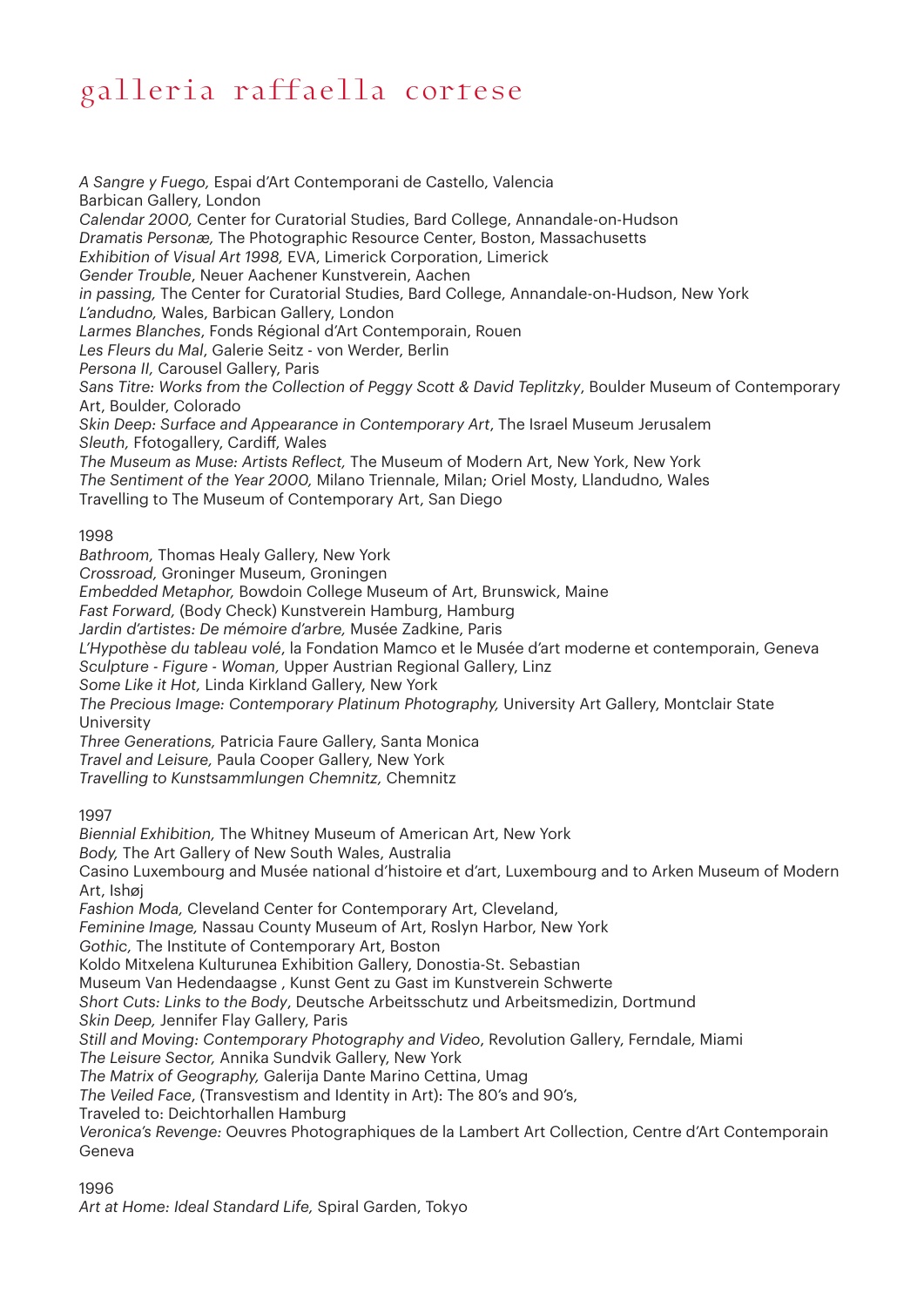*Black and Blue: Eight American Photographers*, Groninger Museum, Groningen *Film Archive,* University of California at Berkeley, California Groninger Museum's Collection and Proposals for Future Acquisitions, Groninger Museum, Groningen Group Show, Paula Cooper Gallery, New York International, New York. Curated by Nina Felshin *L'Evidence,* Centre d'Art Contemporain, Geneva *Nudo and Crudo: Sensitive body, Visible body,* Claudia Gian Ferrari Arte Contemporanea, Milano *Passage à l'acte*, Galerie Jennifer Flay, Paris *Points of View: Photography from the Collection,* Gallery 2, University Art Museum, Pacific Push Pause, Randolph Street Gallery, Chicago, Illinois Sosie, Sagacho Exhibit Space, Tokyo *The Wild Good; Lesbian Photography and Writings on Love*, A Different Light Bookstore, New York

### *Vija Celmins, Zoe Leonard, Jorge Pardo, Joe Scanlan,* Galerie Micheline Szwajcer, Antwerp

#### 1995

*Civil Rights Now,* Southeastern Center for Contemporary Art, Winston-Salem, North Carolina *Compulsion to Repeat: Repetition and Difference in Works from the Permanent Collection,* Museum of Contemporary Art, Los Angeles

*Fashion Moda,* curated by Lisa Marie Marks, Entwistle, London

Feminin/Masculin: Le Sexe de l'Art, Centre Georges Pompidou, Paris

*In a Different Light,* University Art Museum/Pacific Film Archives, University of California, Berkeley *L'immagine riflessa: una selezione di fotografia contemporanea dalla collezione LAC,* Svizzera, Museo Pecci, Prato

*Nature Studies II,* University Gallery Fine Arts Center, University of Massachusetts, Amherst, Massachusetts

*Obliquely,* Shoshana Wayne Gallery, Santa Monica

*Passion Privées:* Collections particulières d'art moderne et contemporain en France, Musée d'Art Moderne de la Ville de Paris, Paris

*Zoe Leonard and Mauri Formigoni,* Sangamon State University Visual Arts Gallery Springfield, Illinois

#### 1994

Hara Museum of Contemporary Art, Tokyo *Holiday Exhibition,* Paula Cooper Gallery, New York *In the Field: Landscape in Recent Photography,* Margo Leavin Gallery, Los Angeles *Le Capitou,* Centre d'Art Contemporain, Frejus Massimo de Carlo, Milano *Pictures of the Real World, (In Real Time),* curated by Robert Nickas, Paula Cooper Gallery, New York *Sea Sights,* curated by Nessia Pope, Offshore Gallery, East Hampton, New York *Sosie,* Herve Mikaeloff, Paris Stadische Galerie, Goppingen *Sum of the Parts*, University of Hawaii at Manoa Art Gallery, Honolulu, Hawaii *The Art of Seduction,* The Centre Gallery, Miami-Dade Community College, Miami *The Use of Pleasure,* Terrain Gallery, San Francisco Travelled to: Le Consortium, Dijon

#### 1993

*1920: The Subtlety of Subversion,* The Continuity of Intervention, Exit Art / The First World, New York *Biennial Exhibition,* The Whitney Museum of American Art, New York *Abject Art: Repulsion and Desire in American Art,* Whitney Independent Study Program *Art & Aids in New York*, Münchner Stadtmuseum, Münich; Stadtbibliothek Hannover, Hannover *Coming To Power: 25 Years of Sexually Explicit Art by Women*, David Zwirner Gallery, New York *Dissent, Difference & The Body Politic,* Otis Gallery, Otis School of Art and Design, Los Angeles *Eau de Cologne: 1983 - 1993,* Galerie Monika Spruth, Cologne *Gent de Gast in De Beyerd Breda:* De Keuze Van Jan Hoet, Museum van Hedendaagse Kunst, Gent

*Imaginaries, Lesbian Herstory Archives*, Brooklyn, New York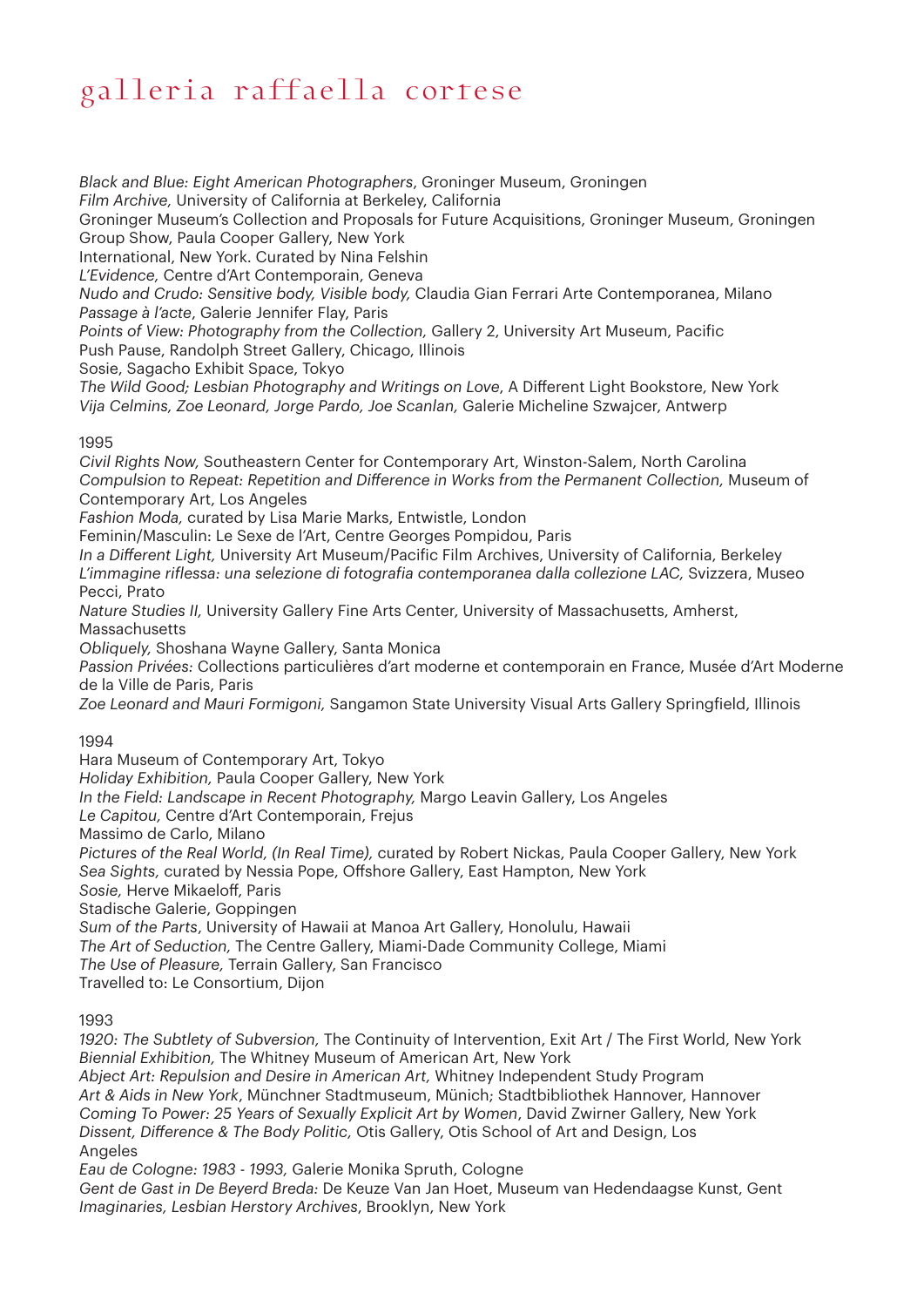Kunstverein Kippenberger Kassel, Museum Fridericianum Kassel, Friedrichsplatz *Nulle Part et Partout*, Espace Paul Boye, Sète *Rewriting History: The Salon of 1993*, Montgomery Glasoe Fine Art, Minneapolis *Robert Gober, Zoe Leonard,* Fawbush, New York *Saints and Survivors in a Time of Plague*, Lowinsky Gallery, New York The Foundation for Contemporary Art, Mexico City The Return of the Cadavre Exquis, The Drawing Center, New York The Santa Monica Museum, Los Angeles, California; The Forum for Contemporary Art, St.Louis, Missouri *The Uncanny, Sonsbeek Exhibition,* Gemeentemuseum Arnhem, Arnhem The Whitney Museum of American Art, New York Traveled to: The Corcoran Gallery of Art, Washington D.C. Travelled to the National Museum of Contemporary Art, Seoul What happened to the institutional critic? , American Fine Arts-Colin de Land, New York *Zoe Leonard/Sue Williams*, Galerie Rizzo, Basel Art Fair, Basel 1992 *Documenta IX,* Kassel The San Francisco Museum of Modern Art Auction, Neiman Marcus, Union Square, San Francisco *Zoe Leonard, Felix Gonzalez-Torres, Kiki Smith, Robert Gober*, Jack Hanley Gallery, San Francisco

#### 1991

*12 Brussels Art Fair,* Ghent *8th Annual Day of the Dead / Dia de los Muertos,* Los Angeles Photography Center, Los Angeles *Act Up Benefit Exhibition*, Paula Cooper Gallery, New York *From Desire: A Queer Diary, Richard F*. Brush Art Gallery, St. Lawrence University, New York *Gulliver's Travels,* Galerie Sophia Ungers, Cologne *John Baldessari, Burt Barr, Robert Gober, Sherrie Levine, Ronald Jones, On Kawara, Zoe Leonard*, Paula Cooper Gallery, New York *Nancy Brooks Brody, Paula Hayes, Zoe Leonard, Jack Pierson*, Andrea Rosen Gallery, New York, New York New Museum Benefit Auction, The New Museum of Contemporary Art, New York *Outrageous desire,* DAB Galleries, New Brunswick, New Jersey *Shooter's Hill,* AC Project Room, New York

#### 1990

*Act Up Auction For Action,* Paula Cooper Gallery, New York Luhring Augustine, New York *Ponton Temse,* Museum van Hedendaagse Kunst, Ghent *Survey of Gay and Lesbian Artists,* Penine Hart Gallery, New York The Köln Show, Cologne *Wendy Jacob and Zoe Leonard,* Andrea Rosen Gallery, New York *Work on Paper,* Paula Allen Gallery, New York

#### 1989

*AIDS Timeline, An Installation by Group Material*, University Art Museum, Berkeley *Erotophobia,* Simon Watson Project Space, New York *First Amendment Show,* Sally Hawkins Gallery, New York *Pacific Film Archives,,* University of California, Berkeley *Strange Attractors: Signs of Chaos,* New Museum of Contemporary Art, New York *The Center Show,* Lesbian and Gay Community Center, New York *War Resisters' League Benefit*, New York

1988

*Selections from the Artists' File*, Artist Space, New York

1987 *Consonance*, ISD, New York, New York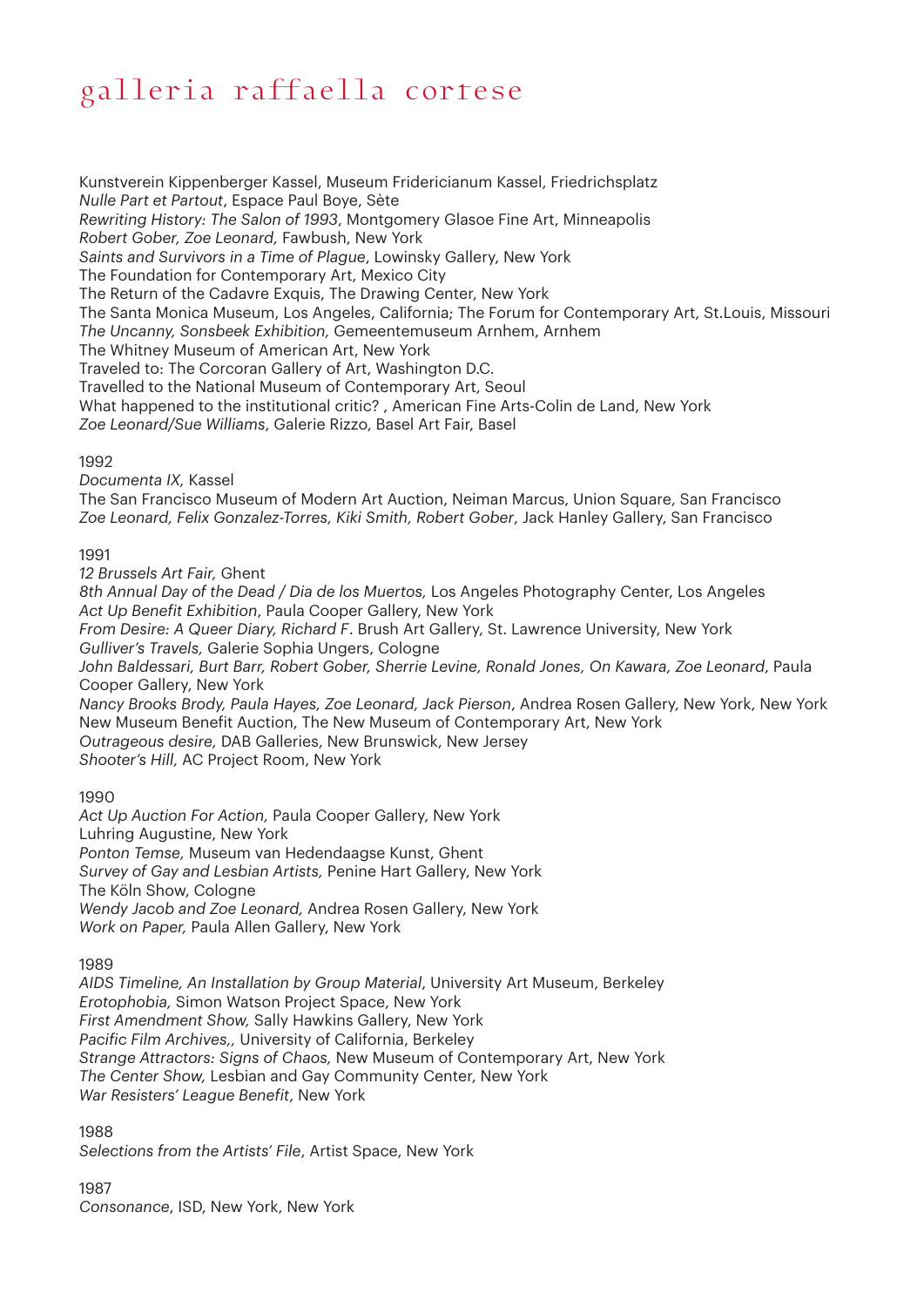1986 *Myth*, Greathouse, New York New Math Gallery, New York Simon Cerigo Gallery, New York *The Hidden Surface*, Middendorf Gallery, Washington

1985 *Getting Off,* Civilian Warfare, New York

1984 *Soon to Be A Major Motion Picture,* Greathouse, New York *Just Appearances,* New Math Gallery, New York

1983 *Twenty Nine Downtown,* Piezo Electric, New York

1982 *Times Square Show,* Times Square, New York

1980 Club 57, New York

#### **SELECTED LECTURES AND PRESENTATIONS**

2018

*Quiero un Presidente,* Public reading of *I Want a President* at a plaza in Mexico City's downtown area, Mexico City

Zoe Leonard in conversation with Lynne Cooke, senior curator at National Gallery of Art, Washington DC

2016

*Before Pictures*, Zoe Leonard in Conversation with Douglas Crimp, Hauser & Wirth, New York

2013

*Preview/Review*. Artists Robert Irwin and Zoe Leonard discuss new work for Chinati with Lynne Cooke and Rob Weiner

2012

Lecture – 25 January 2012, University of Southern Californi Roski School of Fine Arts, Los Angeles

2011

Guest presenter at *To Save and Project: The Ninth MoMA International Festival of Film Preservation*, Museum of Modern Art, New York

2010

*Zoe Leonard: You see I am here after all,* Dia Art Foundation presents a reading and book launch for Zoe Leonard, New York

Bettina Funcke and Johanna Burton talk about Zoe Leonard's work, Dia Art Foundation, New York Zoe Leonard in Conversation with Lynne Cooke, Dia Art Foundation, New York

#### **FILM AND VIDEO**

*The Watermelon Woman*, 1996, written and directed by Cheryl Dunye, produced by Barry Swimar and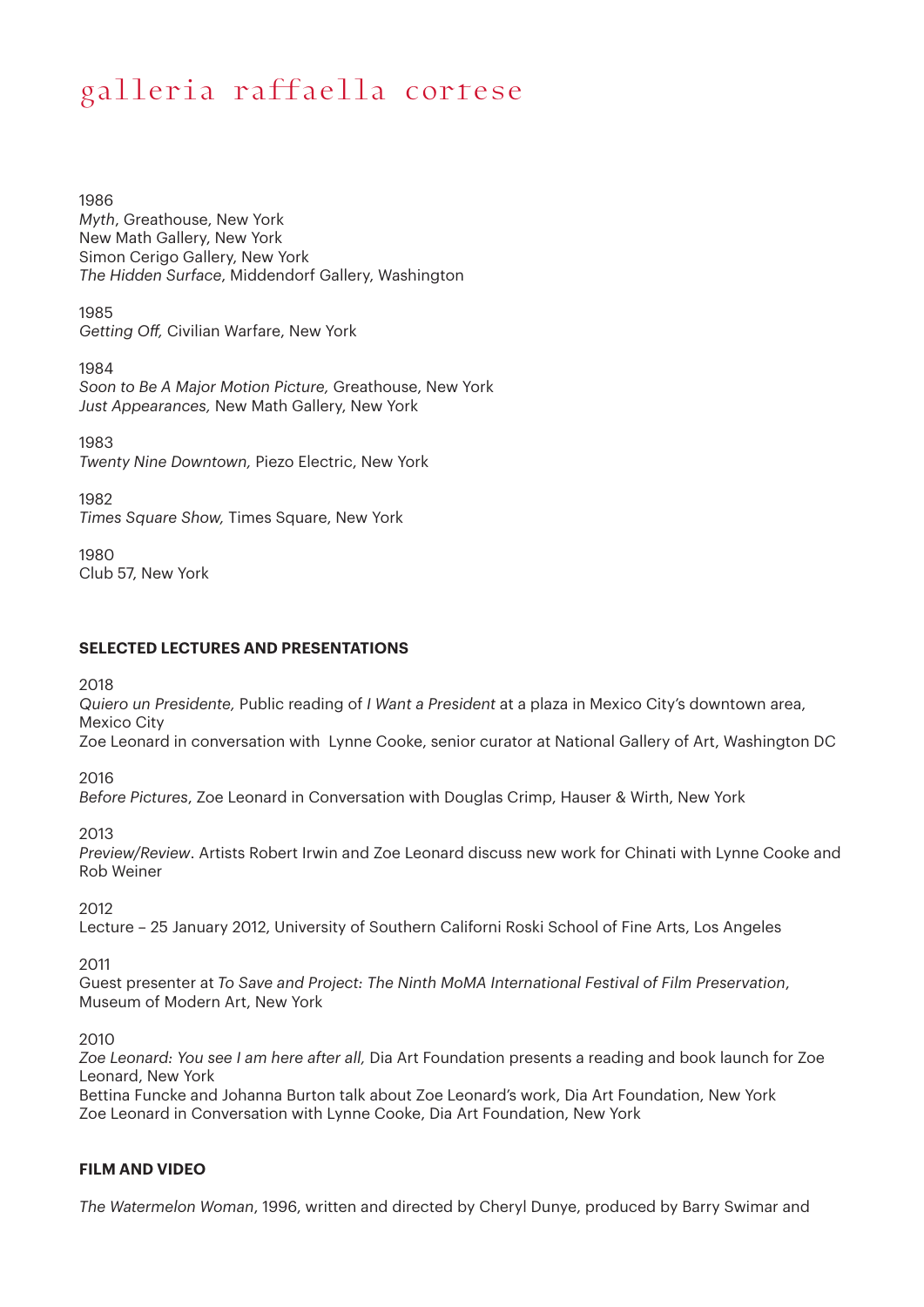Alexandra Juhasz. Leonard created a group of 82 photographs which were used in the film.

*East River Park*, 1991, Zoe Leonard, Director, with Nancy Brody, 4 minute super-8 black and white silent film.

*Keep Your Laws Off My Body*, 1990, with Catherine Saalfield, 12 minute video.

#### **Selected Film Festivals/Screenings for East River Park:**

#### 1994

Eighth London Lesbian and Gay Film Festival, London

1993

Louisville Film and Video Festival, Louisville, Kentucky

1992

16th San Francisco International Lesbian & Gay Film Festival Highlights of 5th New York Lesbian & Gay Experimental Film Festival, Pacific Film Archives, Berkeley Highlights of NY Lesbian & Gay Experimental Film Festival, Film Forum, Los Angeles

1991

5th New York Lesbian and Gay Experimental Film Festival, Anthology Film Archives, New York, September 1991

*Motion Pinchers: 8 Films at 4 Walls*, curated by Su Friedrich and Michael Gitlin Brooklyn, September 1991 Gay & Lesbian Film Festival '91, Amsterdam

1989

*Target City Hall*, 1989, DIVA TV (Member of Collective), video

1988

*Because the Dawn*, 1988, Amy Goldstein, Director, 16 mm film. Photographs for sets, props and special effects, production stills.

Selected Festivals/Screenings for *Keep Your Laws Off My Body*

2008

GLBT ALMS (archives, libraries, museums, and special collections) Conference, City University of New York Graduate Center

1994

*Civil Rights Now*, Montgomery Museum of Art, AL

1992

*Dissent*, Difference and the Body Politic, Portland Art Museum, OR

1991

British Film Institute Gay and Lesbian Film Festival The New York International Gay/Lesbian Film/Video, Festival Berlin Lesbian Film Festival *Outrageous Desire,* Rutgers Gay and Lesbian Studies Conference, NJ

1990

American Film Institute National Video Festival Frameline, San Francisco Gay/Lesbian Film and Video Festival Los Angeles Gay/Lesbian Film and Video Festival